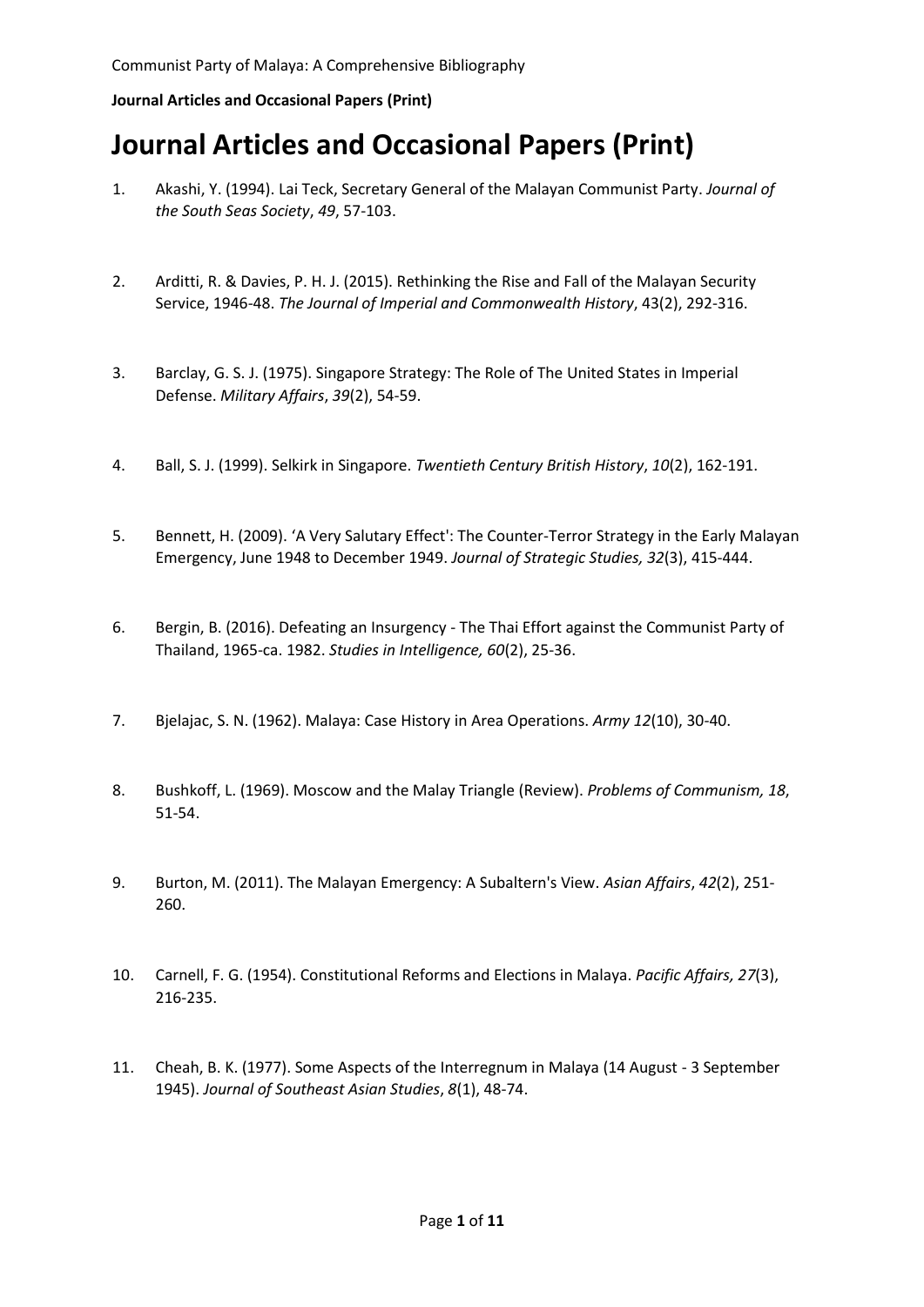- 12. Cheah, B. K. (2006). The Left-Wing Movement in Malaya, Singapore and Borneo in the 1960s: An Era of Hope or Devil's Decade? Inter-Asia Cultural Studies, 7(4), 634-649.
- 13. Chen, J. (1994). Shaking off a Historical Burden: China's Relations with the ASEAN-based Communist Insurgencies in Deng's Era. *Communist and Post-Communist Studies, 27*(4), 443- 462.
- 14. Chen, Z. C. (1988). 新加坡饼干工人的斗争 Xinjiapo Binggan Gongren De Douzheng [The Struggle of Singapore Biscuit Factory Workers]. 广东文史资料[Guangdong cultural and historical material], *54*, 155-161.
- 15. Clementson, J. (1979). Malaysia in the Seventies: Communist Resurgence and Government Response. *The RUSI Journal*, *124*(4), 50-57.
- 16. Coe, J. J. (1988). Friendship Village No. 1 Betong, South Thailand. *Kajian Malaysia, 6*(2), 86- 95.
- 17. Coe, J. J. (1988). The Rusa Merah: Reflections of a Revolutionary. *The Beagle: Records of the Northern Territory Museum of Arts and Sciences*, *5*, 163-173.
- 18. Coe, J. J. (1990). The 1989 Hat Yai Accords. *The Beagle, Records of the Northern Territory Museum of Arts and Sciences, 7*(1), 121–135.
- 19. Comber, L. (1995). 'The Weather has been Horrible': Malayan Communist Communications during the Emergency (1948-60). *Asian Studies Review*, *19*(2), 37-57.
- 20. Comber, L. (2003). The Malayan Security Service (1945-1948). *Intelligence & National Security*, *18*(3), 128-153.
- 21. Comber, L. (2006). The Malayan Special Branch on the Malayan-Thai Frontier During the Malayan Emergency (1948-60). *Intelligence & National Security, 21*(1), 77-99.
- 22. Curless, G. (2016). 'The People Need Civil Liberties': Trade Unions and Contested Decolonisation in Singapore. *Labor History*, *57*(1), 53-70.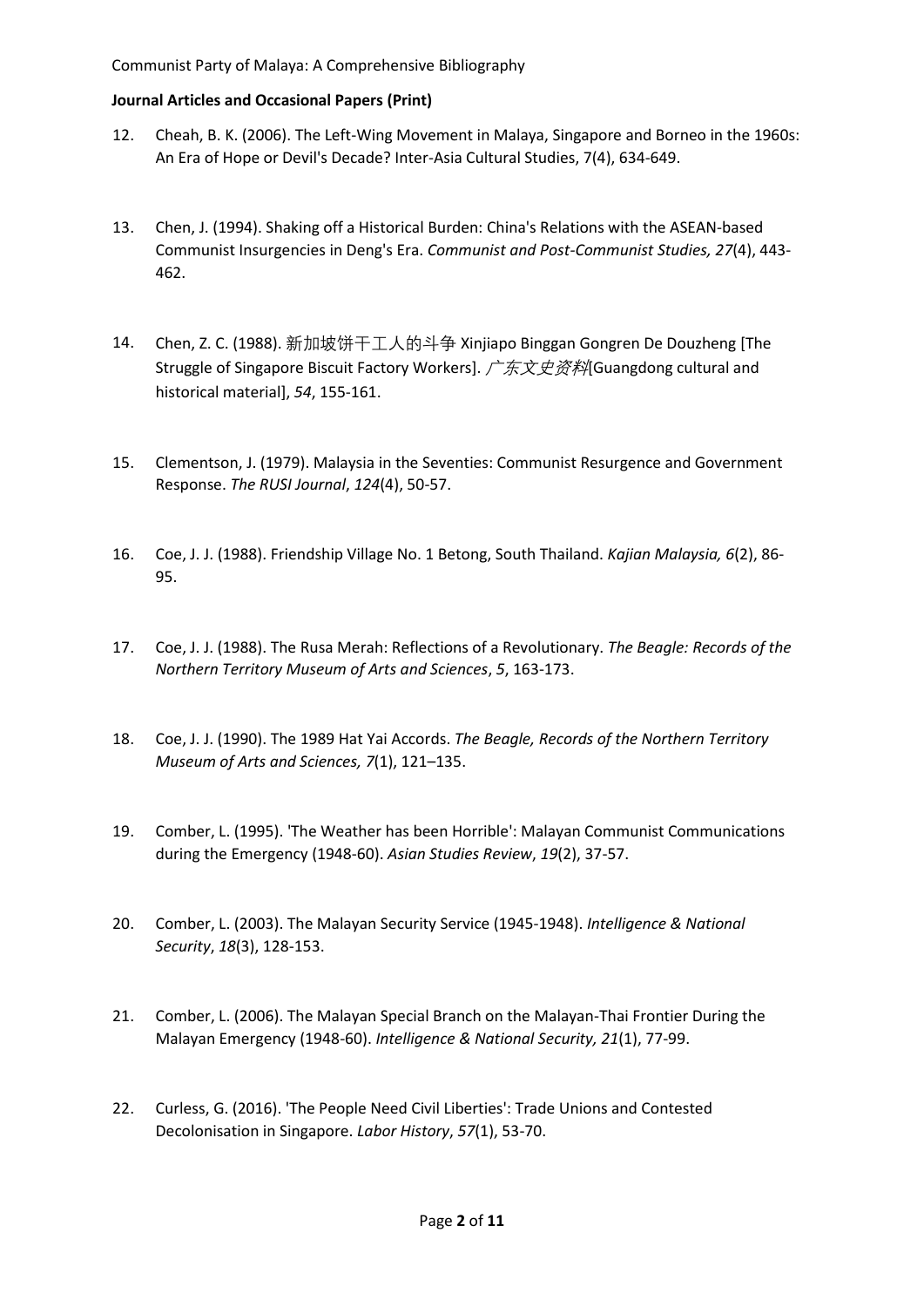- 23. Dartford, G. P. (1960). The Communist Threat to Malaya and Singapore. *Current History, 38*(222), 82-87.
- 24. Davies, P. H. J. (1999). The SIS Singapore Station And The Role Of The Far East Controller: Secret Intelligence Structure And Process In Post-War Colonial Administration. *Intelligence and National Security*, *14*(4), 105-129.
- 25. Duncanson, D. J. (1968). Malaysia as a Nation-State. *International Journal, 24*(1), 159-165.
- 26. Durdin, P. (1955). Singapore: Bridgehead to Communism. *Foreign Policy Bulletin, 34*, 169- 170.
- 27. Edwards, P. G. (1987). The Australian Commitment to the Malayan Emergency 1948-50. *Historical Studies, 22*(89), 604-616.
- 28. Embong, M. (1992). Penglibatan Orang Melayu dalam Pergerakan Komunis Peringkat Awal di Tanah Melayu, 1924-1938 [The Malays' Involvement in the Malayan Communist Movement during the Early Stage, 1924-1938]. *Purba*, *11*, 81-92.
- 29. Ettinger, G. (2007). Thailand's Defeat of Its Communist Party. *International Journal of Intelligence and Counterintelligence, 20*(4), 661-677.
- 30. Ghazali, A. Z. (2009). Risalah dan Perang Saraf: Gerakan Kerajaan Persekutuan Membanteras Komunis di Tanah Melayu, 1948-1960 [Leaflets and Psychological Warfare: Federal Government Combating the Communists in Malaya, 1948-1960]. *Purba: Jurnal Persatuan Muzim Malaysia* [Purba: Journal of the Museum Association of Malaysia]*, 28*, 129-176.
- 31. Goh, S. H., Toh, W. H. & Chan, C. P. (2004). From Nantah to Han Chiang College: A Dialogue with Media Veteran Cheah See Kian. *Tangent, 4*(1), 95-100.
- 32. Goh, S. H. & Chiang, W. F. (2003). Riding the Tide of Idealism: An Interview with Han Tan Juan. *Tangent, 6*(1), 210-230
- 33. Greer, B. (2012). Letters To The Editor: The Malayan Emergency. *Asian Affairs*, 43(1), 106- 111.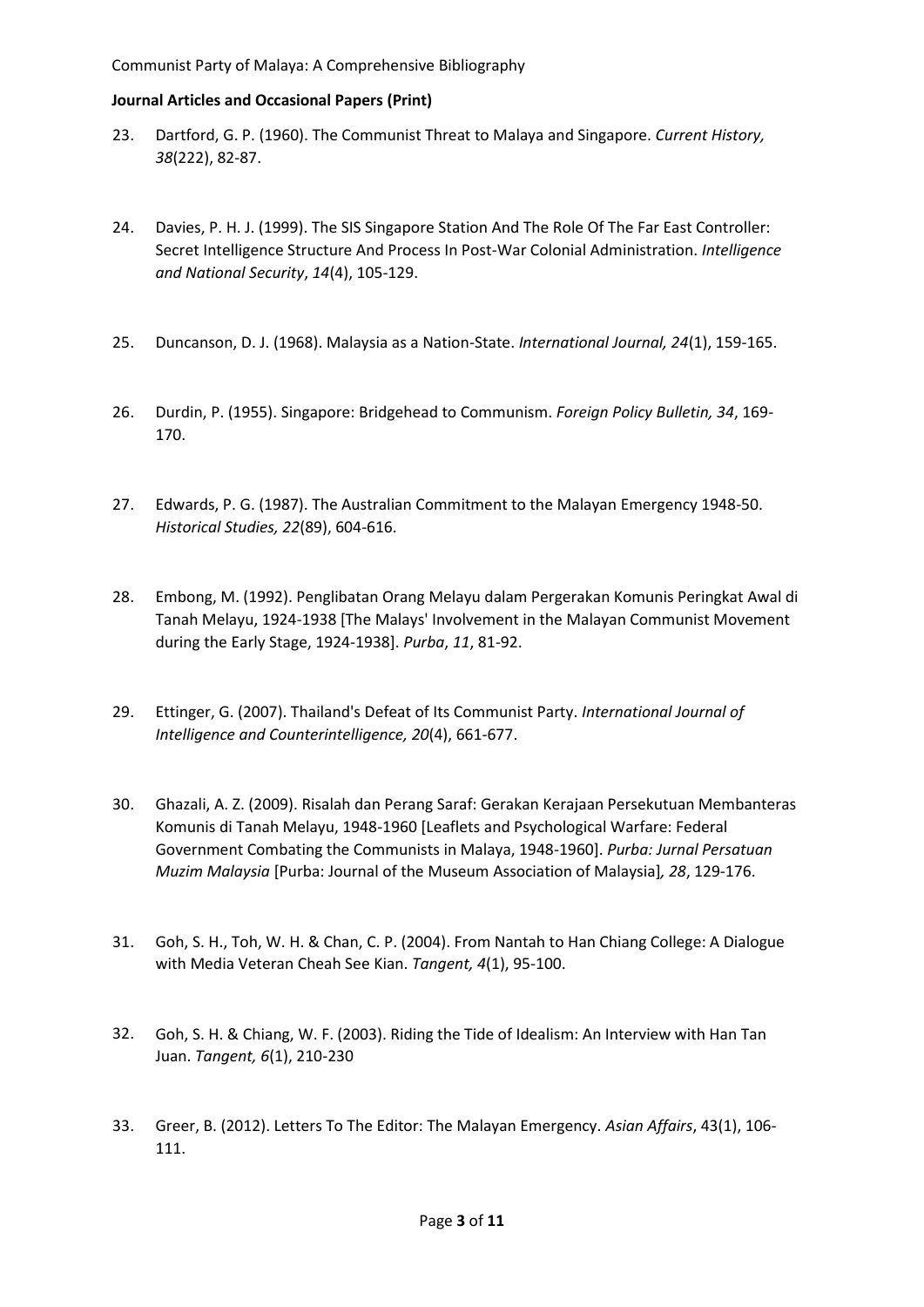- 34. Gregorian, R. (1994). 'Jungle Bashing' in Malaya: Towards a formal Tactical Doctrine. *Small Wars & Insurgencies*, *5*(3), 338-359.
- 35. Hack, K. (1999). British Intelligence and Counter-Insurgency in the Era of Decolonisation: The Example of Malaya. *Intelligence and National Security, 14*(2), 124-155.
- 36. Hack, K. (1999). Corpses, Prisoners of War and Captured Documents: British and Communist Narratives of the Malayan Emergency, and the Dynamics of Intelligence Transformation. *Intelligence and National Security*, *14*(4), 211-241.
- 37. Hack, K. (2009). The Malayan Emergency as Counter-Insurgency Paradigm. *Journal of Strategic Studies, 32*(3), 383-414.
- 38. Hack, Karl. (2011). Negotiating with the Malayan Communist Party, 1948-89. *The Journal of Imperial and Commonwealth History*, *39*(4), 607-632.
- 39. Han, S. Y. (1960). Social Change in Asia. *Suloh Nantah*, *15-16*, 2-8. Call no.: Lee Kong Chian Reference Library Level 11, Reference Closed Access, English 378.5957 SN -[LYF]
- 40. Hara, F. (2010). The Malayan Communist Party and the Indonesian Communist Party: Features of Co-operation. *Journal of Chinese Overseas*, *6*(2), 216-249.
- 41. He, Y. Q., Kee, C. C. & Li, Ran. (2019). Revisiting the Malayan Emergency: The China Factor in the Baling Peace Talks. *Cold War History, 19*(4), 529-547.
- 42. Henniker, M. C. A. (1952). Sparks from the Malayan Anvil. *Blackwood's Magazine*, *271*(1639), 385-392.
- 43. Hewison, K. & Rodan, G. (1994). The Decline of the Left in Southeast Asia. *Socialist Register*, *30*, 235-262.
- 44. Ho, K. C. (2015). Returning to Malaya: The Strategy and Significance of the Communist Party of Malaya's Southward Advance. *Inter-Asia Cultural Studies, 16*(1), 56-66.
- 45. Holden, P. (2016). Tears and Garlands: Lim Chin Siong, Coldstore, and the End(s) of Narrative. *Life Writing*, *13*(2), 191-205.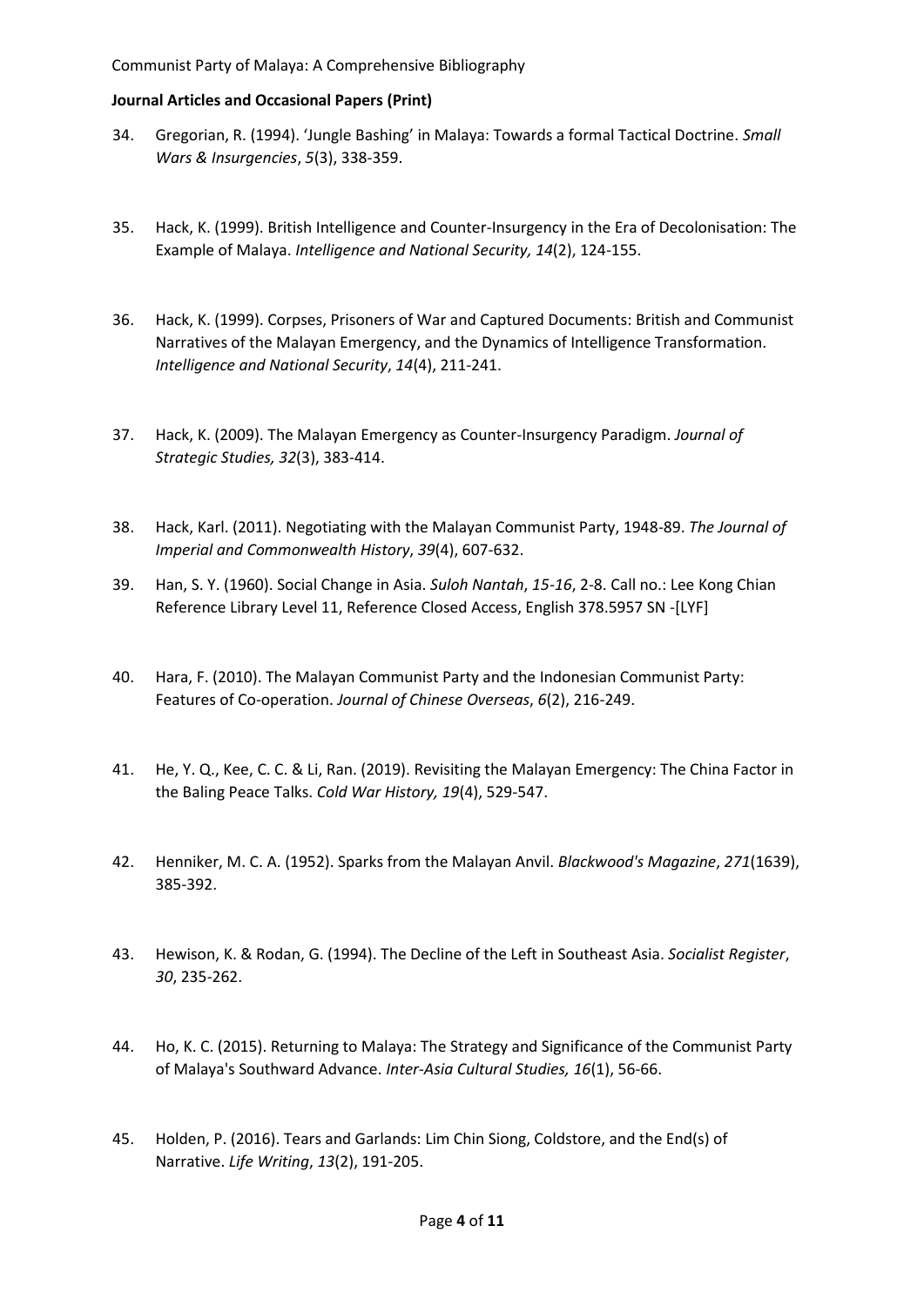- 46. Hong, L. (2015). Revisiting Malaya: Malayan dream or Singapore nightmare. *Inter-Asia Cultural Studies*, *16*(1), 24-34.
- 47. Huang, J. L. (2006). Positioning The Student Political Activism Of Singapore: Articulation, Contestation and Omission. *Inter-Asia Cultural Studies*, *7*(3), 403-430.
- 48. Ibrahim, Z. (1983). Malay Peasants and Proletarian Consciousness. *Bulletin of Concerned Asian Scholars, 15*(4), 39-55.
- 49. Ibrahim, Z. (2010). The Anthropology of the Malay Peasantry: Critical Reflections on Colonial and Indigenous Scholarship. *Asian Journal of Social Science, 38*(1), 5-36.
- 50. J. B. P. R. (1954, November). The Emergency in Malaya: Some Reflections on the First Six Years. *The World Today*, *10*(11), 477-487
- 51. Jeffery, K. (1987). Intelligence and Counter-Insurgency Operations: Some Reflections on the British Experience. *Intelligence and National Security, 2*(1), 118-149.
- 52. Jomo, K. S. & Todd, P. (1990). Kesatuan Sekerja Malaya Dijinakkan Semasa Darurat Sebelum Merdeka, 1948-1957 [Labour Unions in Malaya that were tamed during the Emergency prior to Independence, 1948-1957]. *Kajian Malaysia*, *8*(1), 21-48.
- 53. Jones, M. (2000). Creating Malaysia: Singapore Security, the Borneo Territories and the Contours of British Policy, 1961-1963. *The Journal of Imperial and Commonwealth History, 28*(2), 85-109.
- 54. Keo, B. Z. (2019). A Small, Distant War? Historiographical Reflections on the Malayan Emergency. *History Compass*, *17*(3).
- 55. Khoo, K. K. (1981). The Malay Left, 1945-1948: A Preliminary Discourse. *Sarjana*, *1*(1), 167- 191.
- 56. Lamry, M. S. (2015). A History of the Tenth Regiment's Struggles. *Inter-Asia Cultural Studies*, *16*(1), 42-55.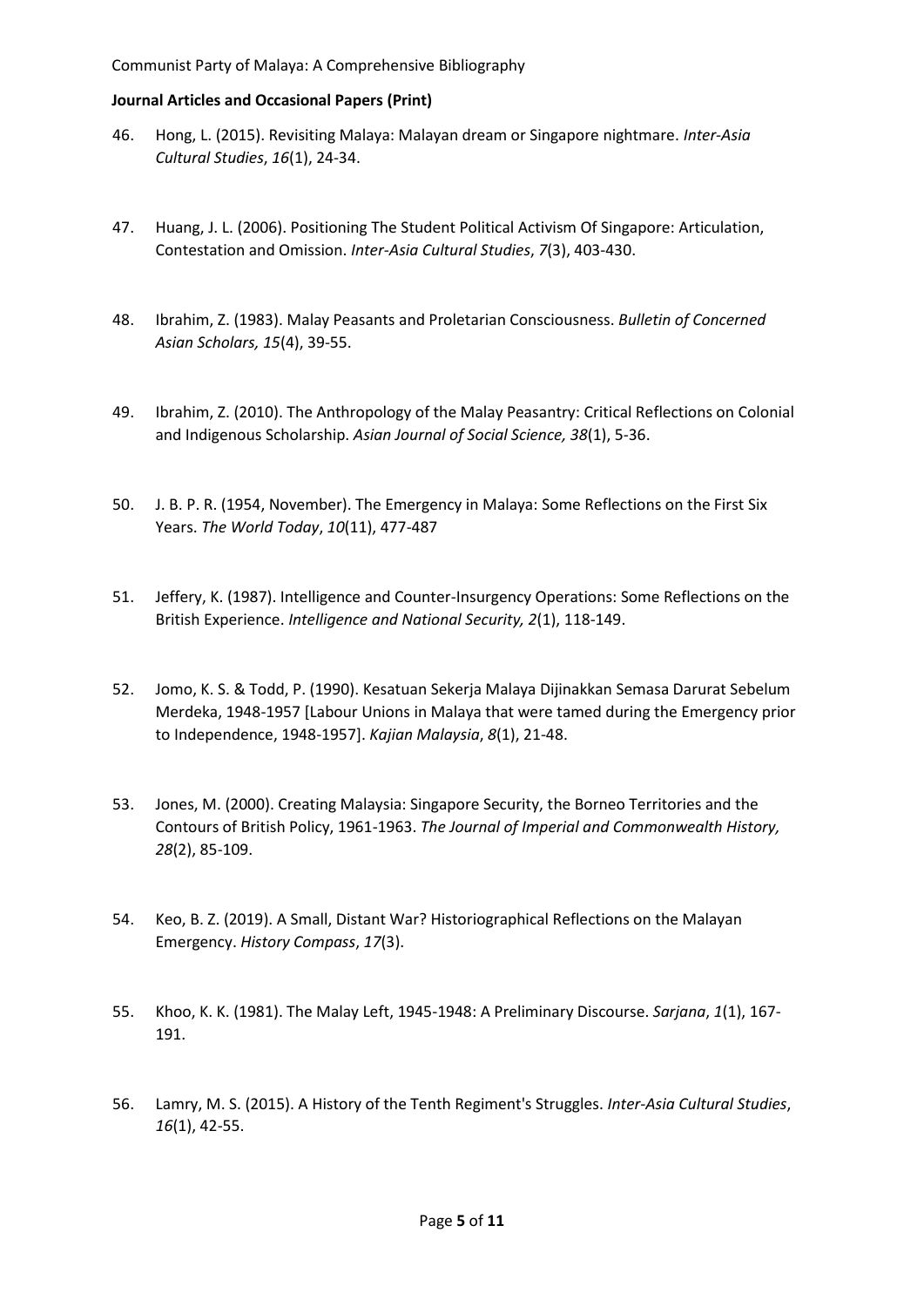- 57. Lau, T. S. (1987). The Challenge to ASEAN Political Cooperation. *Contemporary Southeast Asia, 9*(2), 106-112*.*
- 58. Leifer, M. (1964). Communal Violence in Singapore. *Asian Survey*, *4*(10), 1115-1121.
- 59. Mellersh, F. (1951). The Campaign against the Terrorists in Malaya. *Royal United Services Institution Journal*, *96*(583), 401-415.
- 60. Mills, L. A. (1950). The Cold War in Southeast Asia. *The Virginia Quarterly Review, 26*(3), 366- 378.
- 61. Mills, L. A. (1952). Three Reports on the Malayan Problem by David R. Rees-Williams, Tan Cheng Lock, S. S. Awbery and F. W. Dalley (Book Review). *The Far Eastern Quarterly, 11*(3), 407-408.
- 62. Muda, A. R. (1990). Parti Komunis Malaya Selepas Haadyai [The Communist Party of Malaya After Haadyai]. *Dewan Masyarakat*, *28*(1), 40-41.
- 63. Ngoei, W. Q. (2017). "A Wide Anticommunist Arc": Britain, ASEAN, and Nixon's Triangular Diplomacy. *Diplomatic History, 41*(5), 903–932.
- 64. Nordin, M. (1998). Memoir Pejuang Komunis [Memoir of A Communist Fighter]. *Dewan Budaya, 20*, 47.
- 65. Oganesoff, I. (1964). Malaya's Lesson; It Shows that Communist Guerrillas Can Be Overcome. *Wall Street Journal*, *163*: 1.
- 66. Ong, W. C. (2019). Between safe havens in cross-border insurgency: Malaysia, Thailand and the Second Emergency (1952-89). *Small Wars & Insurgencies, 31*(6), 1349-1372.
- 67. Ongkili, J. P. (1973/74). Darurat dan British, 1948-1960: Suata Penghargaan [Emergency and The British, 1948-1960: A Tribute]. *Jernal Sejarah, XII*, 58-73.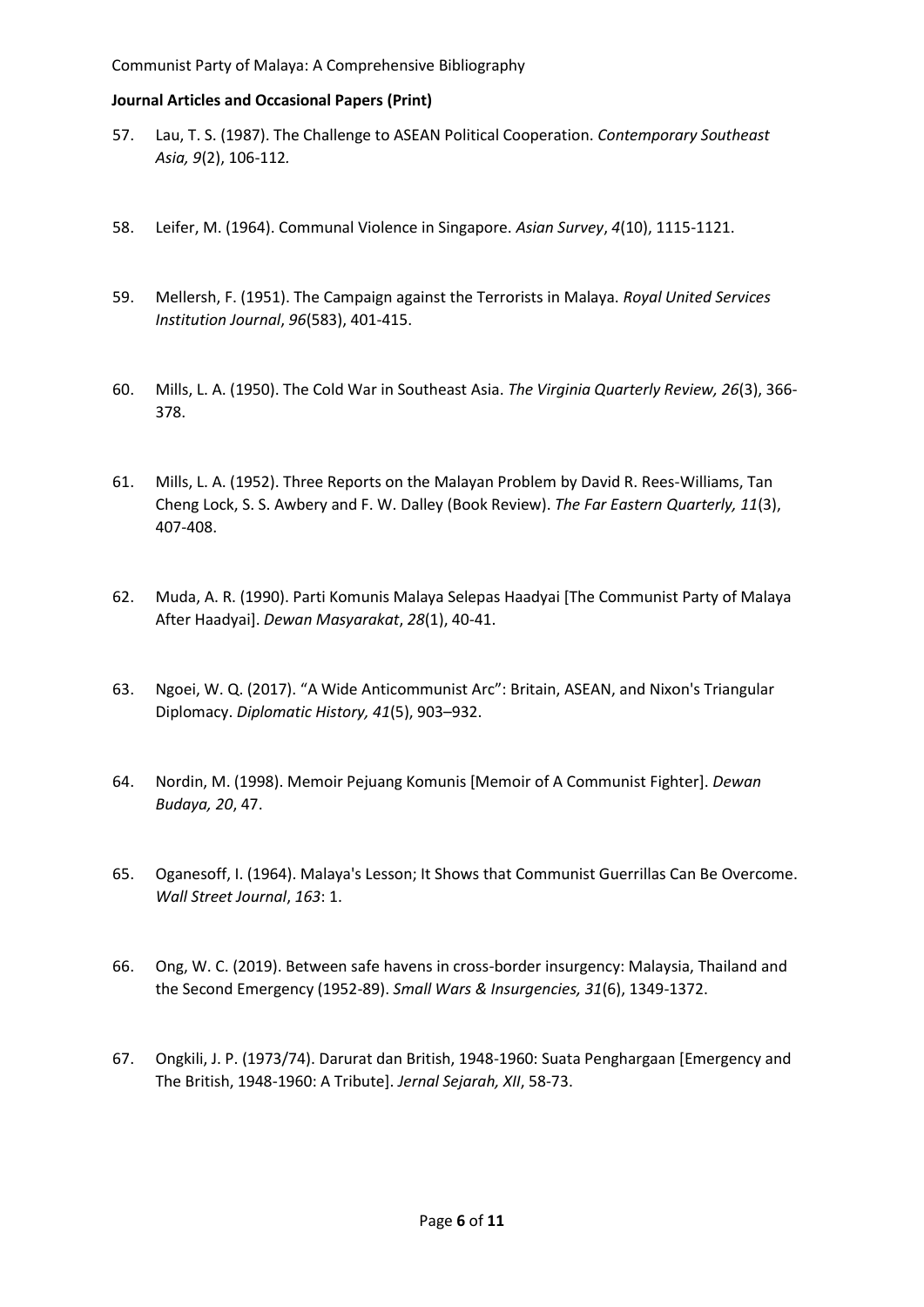- 68. Opper, M. (2017). Gene Z. Hanrahan: Elusive Historian of the Malayan Emergency. *Journal of the Malaysian Branch of the Royal Asiatic Society*, *90*(2), 71-95.
- 69. Opper, M. (2018). 胜者为王, 败者为寇:西方视角下的抗英战争 Shengzheweiwang, Baizheweikou: Xifang Shijiao Xia De Kangying Zhanzheng [The Victor a King, the Defeated a Bandit: Western Perspectives on the Malayan Emergency]. 足印簡訊*:*紀念馬來亞抗英戰爭 爆發 *70* 周年專輯 [Footprints Bulletin: Special Issue Commemorating the Seventieth Anniversary of the Outbreak of the Malayan Emergency], *12*, 1-12.
- 70. Opper, M. (2019). Boo Chih Fu and the First Malayan Communist Party Split. *Journal of the Malaysian Branch of the Royal Asiatic Society, 92*(1), 41-66.
- 71. Ottot, J. (2011). Usaha Kerajaan Melawan Komunis Di Sarawak, 1963-1974: Satu Tinjauan Umum [The Government's Efforts at Combating the Communists in Sarawak, 1963-1974: A General Survey]. *Purba: Jurnal Persatuan Muzim Malaysia* [Purba: Journal of the Museum Association of Malaysia], *30*, 179-192.
- 72. Parmer, J. N. (1958). Malaysia's First Year of Independence. *Far Eastern Survey, 27*(11), 161– 168*.*
- 73. Ramakrishna, K. (1999). Content, Credibility and Context: Propaganda, Government Surrender Policy and the Malayan Communist Terrorist Mass Surrenders of 1958. *Intelligence and National Security*, *14*(4), 242-266.
- 74. Ramakrishna, K. (2003). Anatomy of a Collapse: Explaining the Malayan Communist Mass Surrenders of 1958. *War & Society, 21*(2), 109-133.
- 75. Romero, F. (2014). Cold War Historiography at the Crossroads. *Cold War History*, *14*(4), 685- 703.
- 76. Seah, C. M. (1971). Singapore Politics, 1945-63: The Myth of Leftward Drift. *Review of Southeast Asian Studies* 1, 4.
- 77. Shafie, M. G. (1975). On the Domino Theory. *Pacific Community*, *7*(1), 55-64.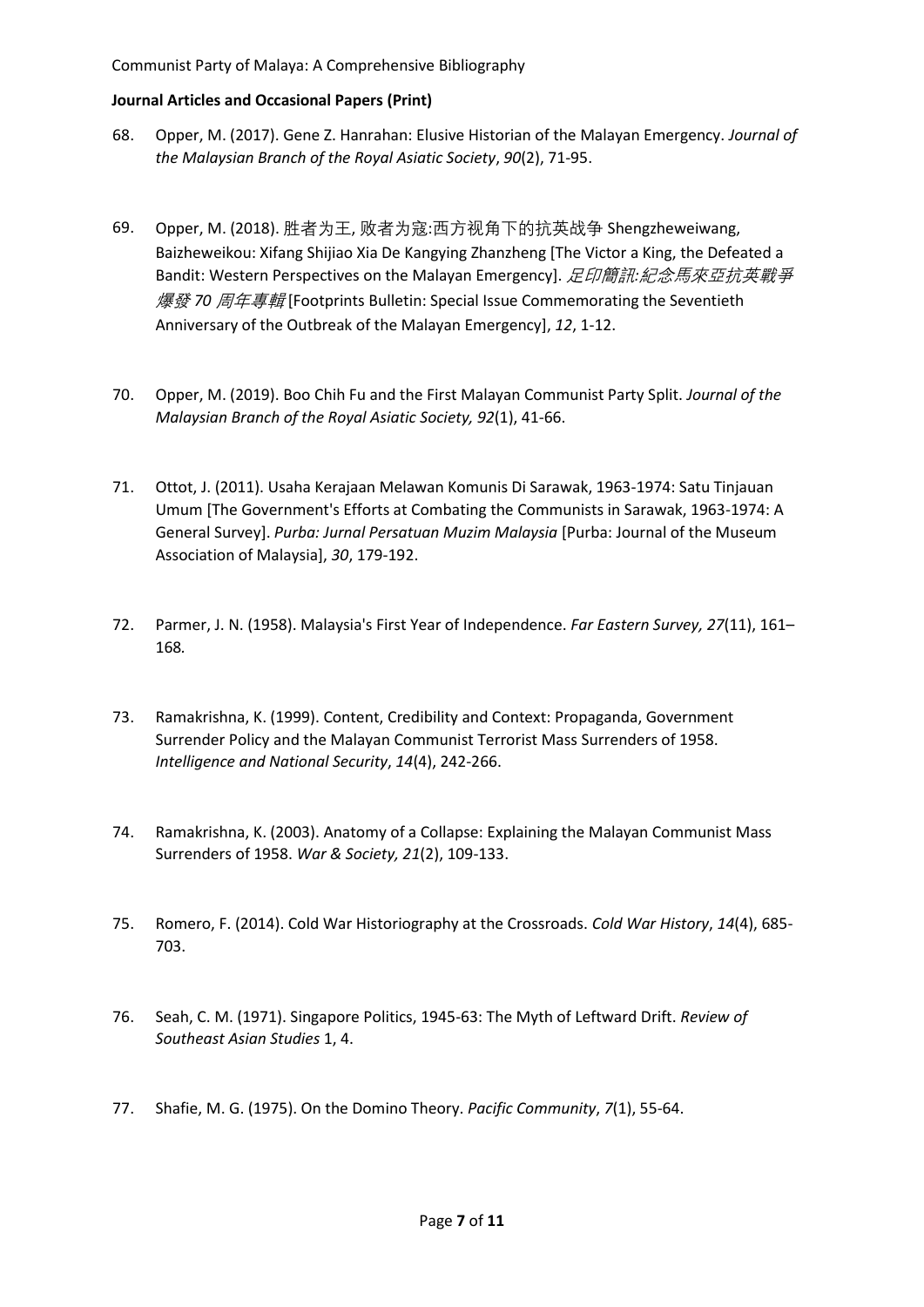- 78. Shaw, A. N. (2017). MI5 and the Cold War in South-East Asia: Examining the Performance of Security Intelligence Far East (SIFE), 1946-1963. *Intelligence and National Security*, *32*(6), 797-816.
- 79. Short, A. (1976). Malaysia: Son of Communist Insurrection? *South-east Asian Spectrum, 4*(4), 1-8.
- 80. Smith, S. (2001). General Templer and Counter-Insurgency in Malaya: Hearts and Minds, Intelligence, and Propaganda. *Intelligence and National Security, 16*(3), 60-78.
- 81. Stockwell, A. J. (1976). The Historiography of Malaysia: Recent Writings in English on the History of the area since 1974. *The Journal of Imperial and Commonwealth History, 5*(1), 82- 110.
- 82. Stockwell, A. J. (1987). Insurgency and Decolonization during the Malayan Emergency. *Journal of Commonwealth & Comparative Politics, 25*(1), 71-81.
- 83. Stockwell, A. J. (1993). 'A Widespread and Long-Concocted Plot to Overthrow Government in Malaya?' The Origins of The Malayan Emergency. *The Journal of Imperial and Commonwealth History, 21*(3), 66-88.
- 84. Syed Husin, A. (2015). Working Notes on the Malaysian Left. *Inter-Asia Cultural Studies, 16*(1), 35-41.
- 85. Thum, P. T. (2017). The Malayan Vision of Lim Chin Siong: Unity, Non-Violence, and Popular Sovereignty. *Inter-Asia Cultural Studies*, *18*(3), 391-413.
- 86. Tiew, W. S. (2004). Sejarah Zaman Darurat 1948-1960: Satu Kajian Bibliografi Beranotasi [History of the 1948-1960 Emergency: An Annotated Bibliography Study]. *Purba: Jurnal Persatuan Muzim Malaysia* [Purba: Journal of the Museum Association of Malaysia], *23*, 111- 130.
- 87. Tilman, R. O. (1966). The Non-Lessons of the Malayan Emergency. *Asian Survey*, *6*(8), 407- 419.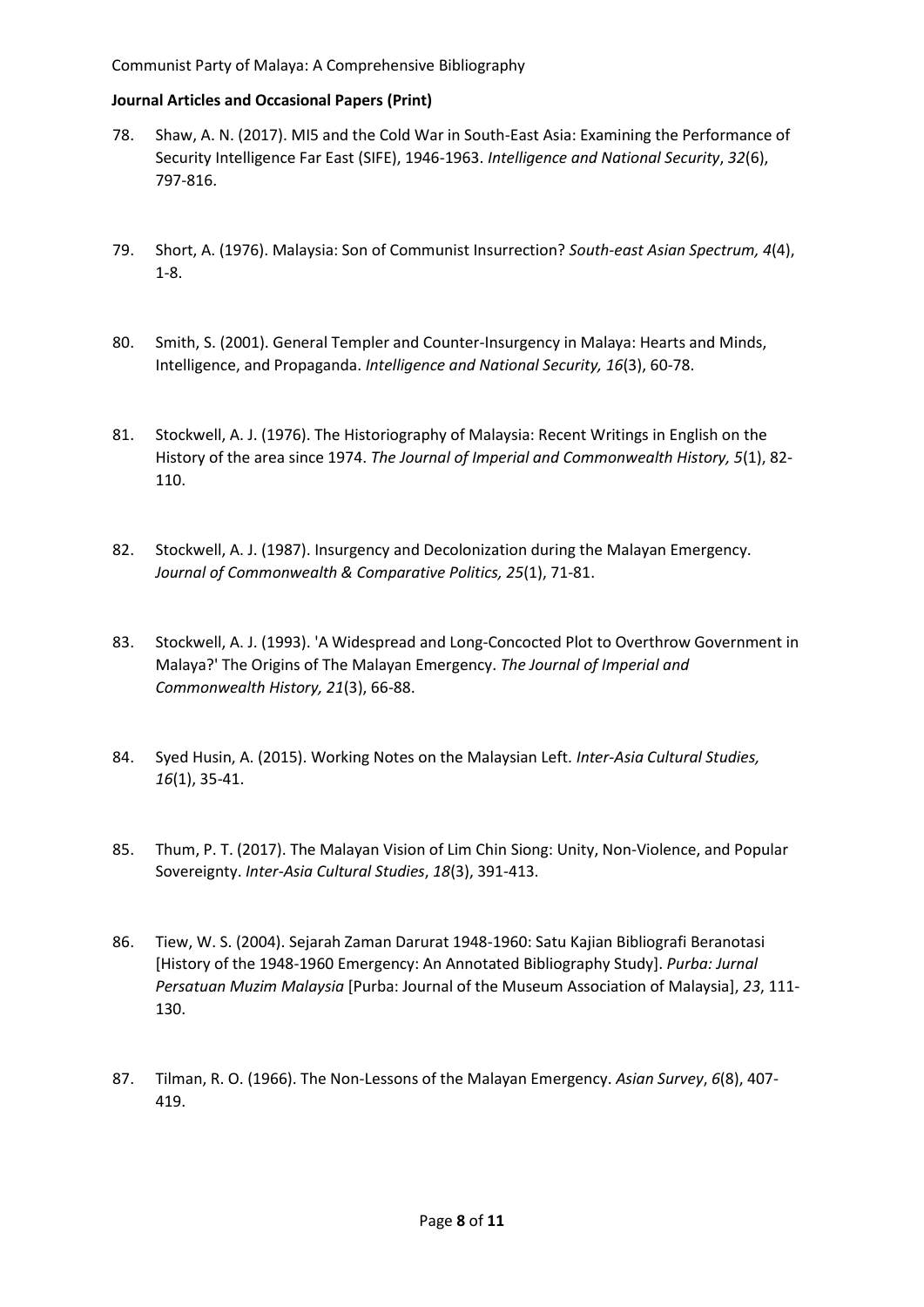- 88. Ting, H. M. H. (2017). The Political Orientation of the Malayan Communist Party: Entanglement of its Ethnic and Nationalist Dimensions.  $E \# 5x \# 5x$  [Monthly Review of Philosophy and Culture]*, 44*(5), 43-65.
- 89. Ucko, D. (2007). Countering Insurgents through Distributed Operations: Insights from Malaya 1948-1960. *Journal of Strategic Studies*, *30*(1), 47-72.
- 90. Ucko, D. (2010). The Malayan Emergency: The Legacy and Relevance of a Counter-Insurgency Success Story. *Defence Studies, 10*(1-2), 13-39.
- 91. Ucko, D. (2019). Counterinsurgency as Armed Reform: The Political History of the Malayan Emergency. *Journal of Strategic Studies, 42*(3-4), 448-479.
- 92. Van der Kroef, J. M. (1965). The Dynamics of Communism in Malaysia. *Communist Affairs, 3*(3), 4-10.
- 93. Wang, C. M. (2015). Memory Films and the Politics of Revisiting: on Amir Muhammad's Films about the Communist Party of Malaya. *Inter-Asia Cultural Studies*, *16*(1), 128-133.
- 94. Yong, C. F. (1993). The First Wave of Chinese Communists in British Malaya, 1921-1924. *Asian Culture, 17*, 127-148
- 95. Yong, C. F. (1997). An Investigation into the Leadership, Ideology, and Organization of the Malayan Communist Movement, 1936-1941. *Journal of Malaysian Chinese Studies, 1*, 127- 154,
- 96. Yong, C. F. (1997). The Second Wave of Communism in British Malaya, 1925-1927. *Asian Culture*, *21*, 50-69.
- 97. Yong, K. H. (2007). Divergent Interpretations of Communism and Currents of Duplicity in Post-Cold War Sarawak. *Critique of Anthropology, 27*(1), 63-86.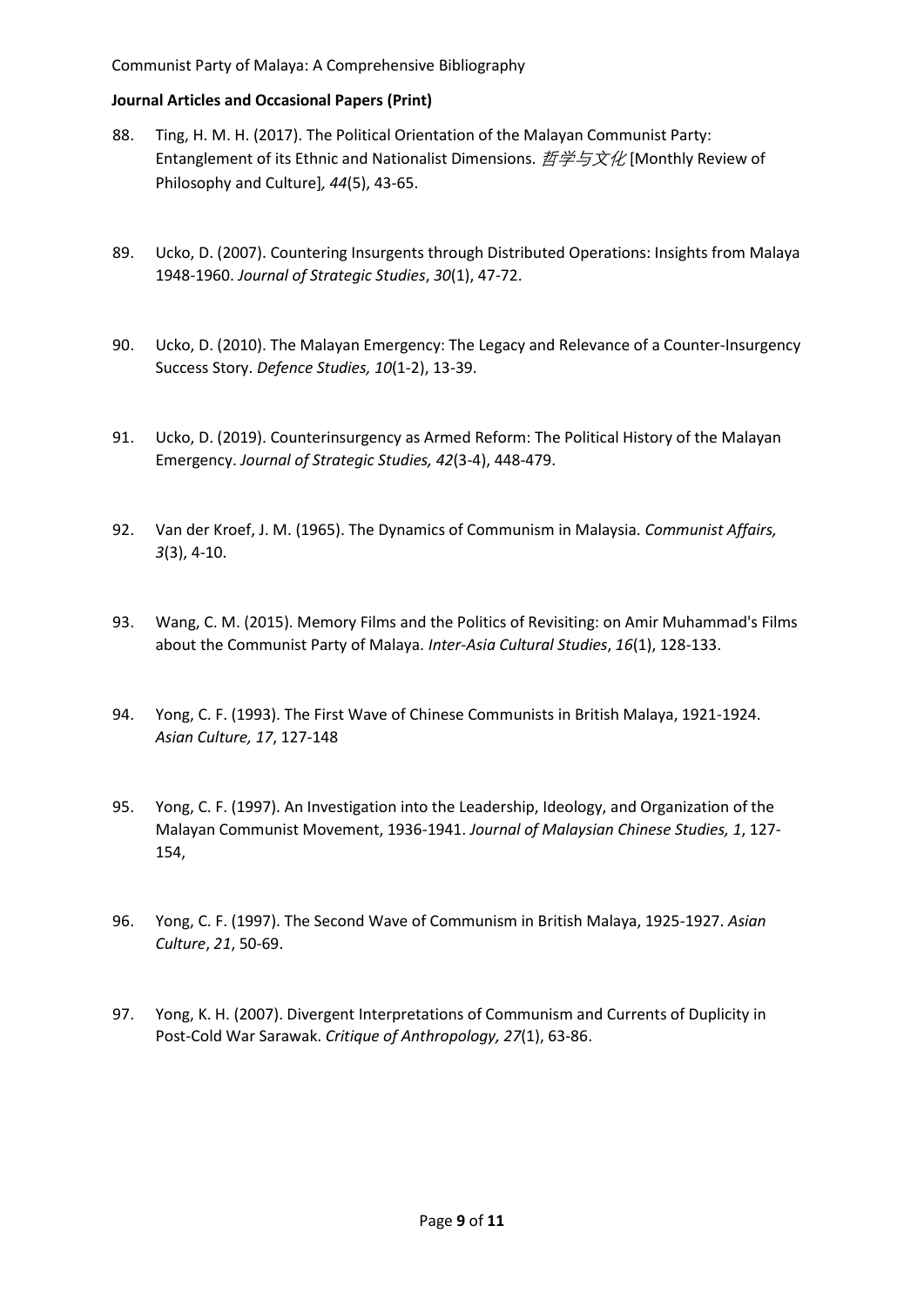# Communist Party of Malaya: A Comprehensive Bibliography

- 98. 周伟立 [Chiu Wei Li]. (2003). 探讨新加坡 1950 与 1960 年代的激进左派: 他们是不是共产 党的同谋? Tantao Xinjiapo 1950 Yu 1960 Niandai De Jijin Zuopai: Tamen Shi Bu Shi Gongchandang De Tongmou? [Investigating the Radical Left of Singapore in the 1950s and 1960s: Were They in Cahoots with the Communists?]. *Tangent*, *6*(2), 30-38.
- 99. 陈剑 [Chin, C.C.]. (2009). 冷战与东南亚共运的兴衰:马共革命沉浮录 1948 年马来亚共产 党武装起义的回顾—马来亚共产党是否有起义的计划 Lengzhan Yu Dongnanya Gongyun De Xingshuai: Magong Geming Chenfulu 1948 Nian Malaiya Gongchandang Wuzhuangqiyi De Huigu—Malaiya Gongchandang Shifou You Qiyi De Jihua [Cold War and the Rise and Fall of Communism in Southeast Asia: Ups and Downs of CPM Revolution, Looking Back at the Armed Uprising of CPM in 1948— On whether the CPM Had Plans to Revolt].  $\partial E \mathbb{E} \mathbb{E} \mathbb{E} \mathbb{E} \mathbb{E} \mathbb{E}$ 究 [Cold War International History Studies], *8*(1), 349-379.
- 100. 原不二夫,刘晓民 [Hara, Fujio, Liu Xiao Min]. (2001). 马来亚共产党与中国 Malaiya Gongchandang Yu Zhongguo [Communisty Party of Malaya and China]. 南洋资料译丛 [Southeast Asian Studies], *4*, 26-39.
- 101. 原不二夫, 乔云 [Hara, Fujio, Qiao Yun]. (2005). 第二次世界大战前的马来亚共产党 Di Er Ci Shijiedazhan Qian De Malaiya Gongchandang [CPM before World War II]. 南洋资料译丛 [Southeast Asian Studies]*, 4*, 56-70.
- 102. 原不二夫 [Hara, Fujio]. (2006). 日本占领下的马来亚共产党 Riben Zhanlingxia de Malaiya Gongchandang [CPM during the Japanese Occupation]. 南洋资料译丛 [Southeast Asian Studies], *1*, 26-47.
- 103. 何启才 [Ho Kee Chye]. (2013). 马来亚共产党研究之回顾与展望 Malaiya Gongchandang Yanjiu Zhi Huigu Yu Zhanwang [Studies on the Communist Party of Malaya: Retrospect and Prospect]. *马来西亚人文与社会科学学报* [Malaysian Journal of Humanities and Social Sciences], *2*(1), 29-43.
- 104. 牛可 [Niu Ke].白鲁恂:现代化理论家, "冷战斗士"和中国通 [Bai Luxun: Xiandaihua Lilunjia,](http://www.wanfangdata.com.cn.proxy.lib.sg/details/detail.do?_type=perio&id=sjzs200901043)  ["Lengzhan" Doushi He Zhongguotong](http://www.wanfangdata.com.cn.proxy.lib.sg/details/detail.do?_type=perio&id=sjzs200901043) [Lucian Pye: Modernisation Theorist, Cold War Warrior and Sinologist]. (2009). 世界知识 [World Affairs], *1*, 62-63.